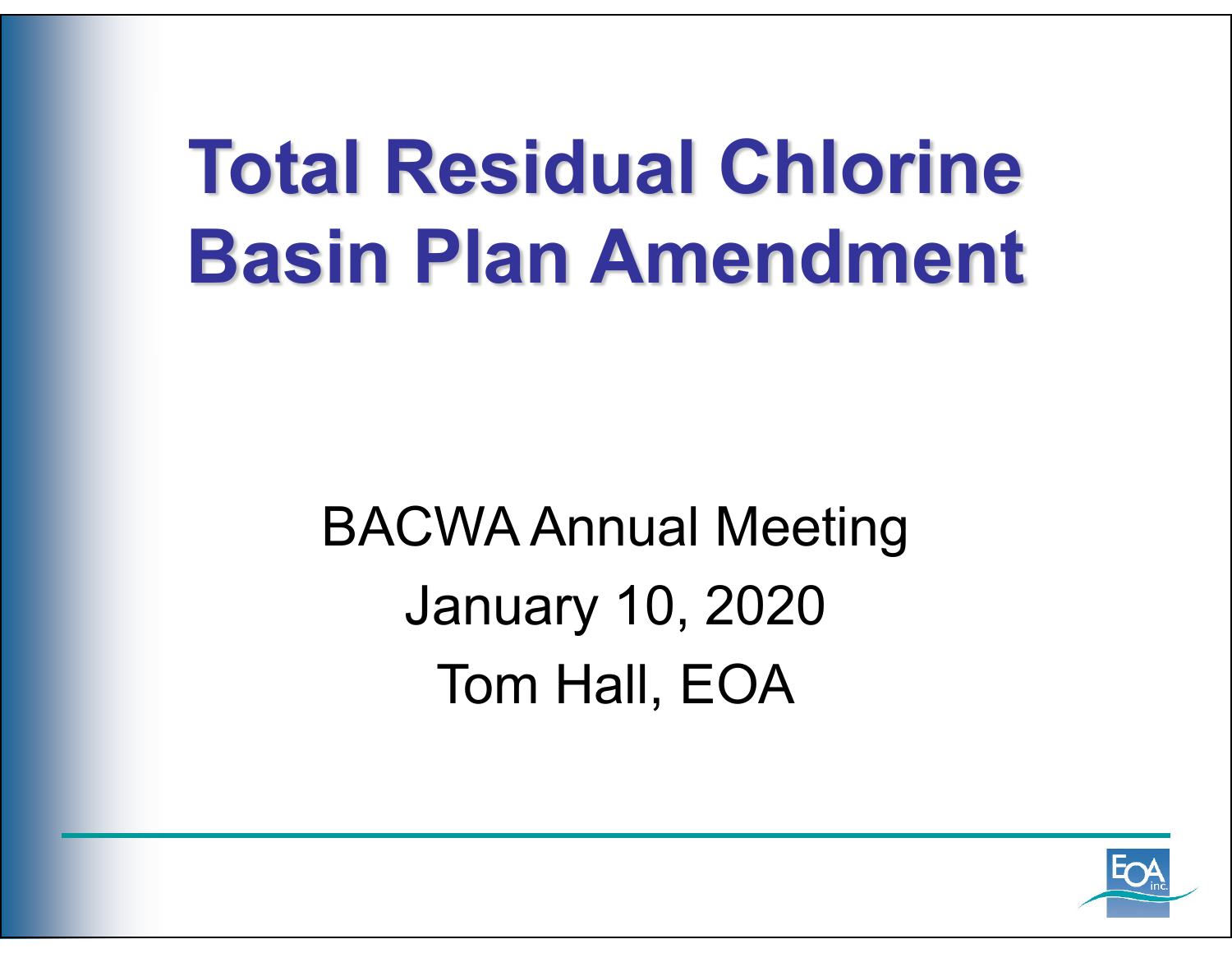## **POTW TRC Excursions**

- er<br>19 Total Residual Chlorine (TRC) continuous monitoring
- П Basin Plan 0.0 mg/L instantaneous maximum limit
	- POTWs report 24 every-hour-on-the-hour readings daily (MMPs)
	- Per RWB/BACWA 2004 letter agreement
- CIWQS query: 01/01/2010 12/31/2019 (10 years)
	- $\bullet$ TRC excursions w/MMPs = **36**
	- $\bullet$ Median concentration = **1.66 mg/L**
	- •Median duration = **15.0 minutes**

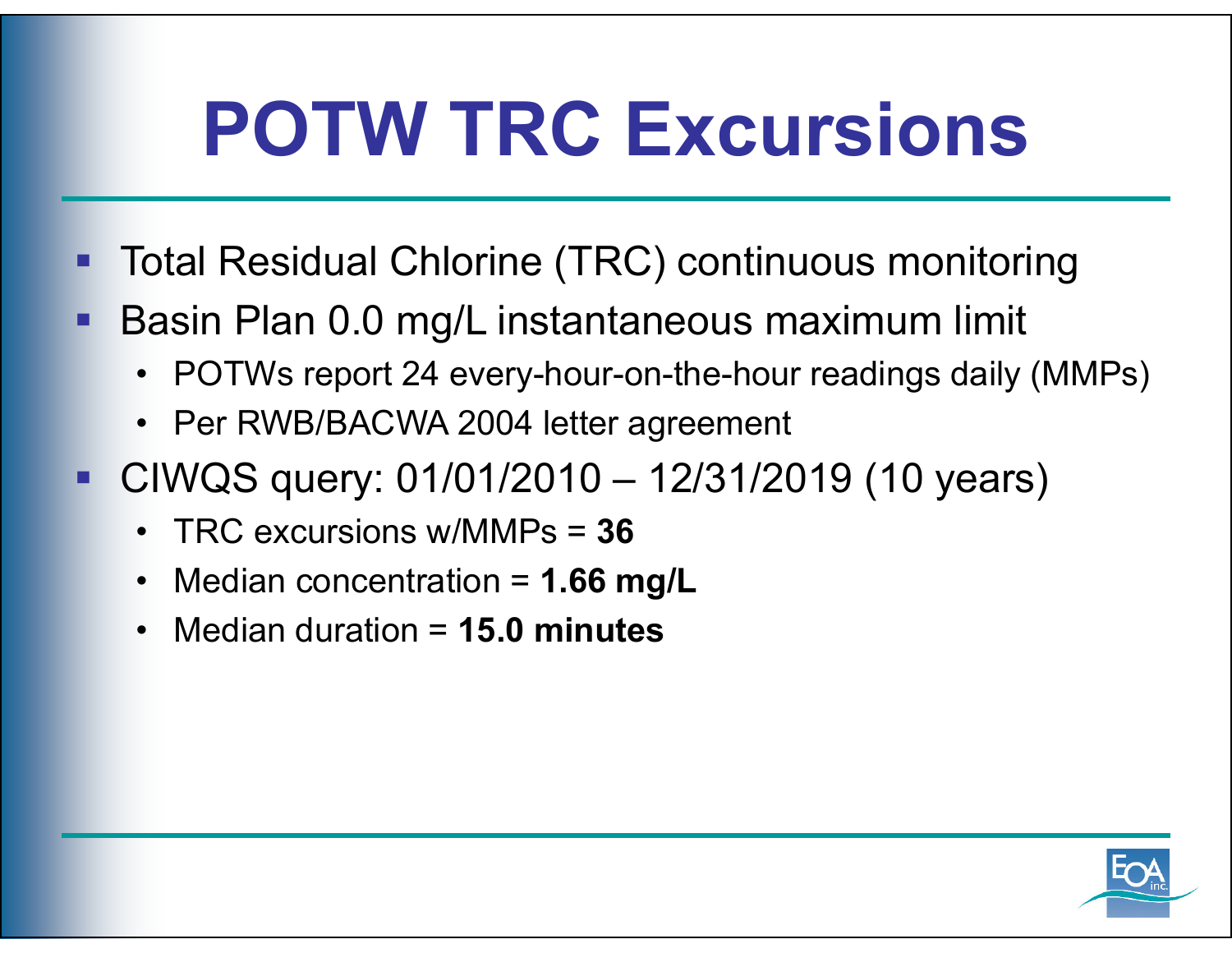# **Sodium Bisulfite (SBS)**

- er<br>19 Excess SBS dosing required for TRC compliance
- П Survey FY 2018/2019 SBS usage
	- $\bullet$ 12 POTWs > 10 mgd design capacity
	- •Excess dosing typically 2 – 4 mg/L above TRC level
	- •Total excess SBS cost \$840,000 (7 of 12 POTWs reporting)

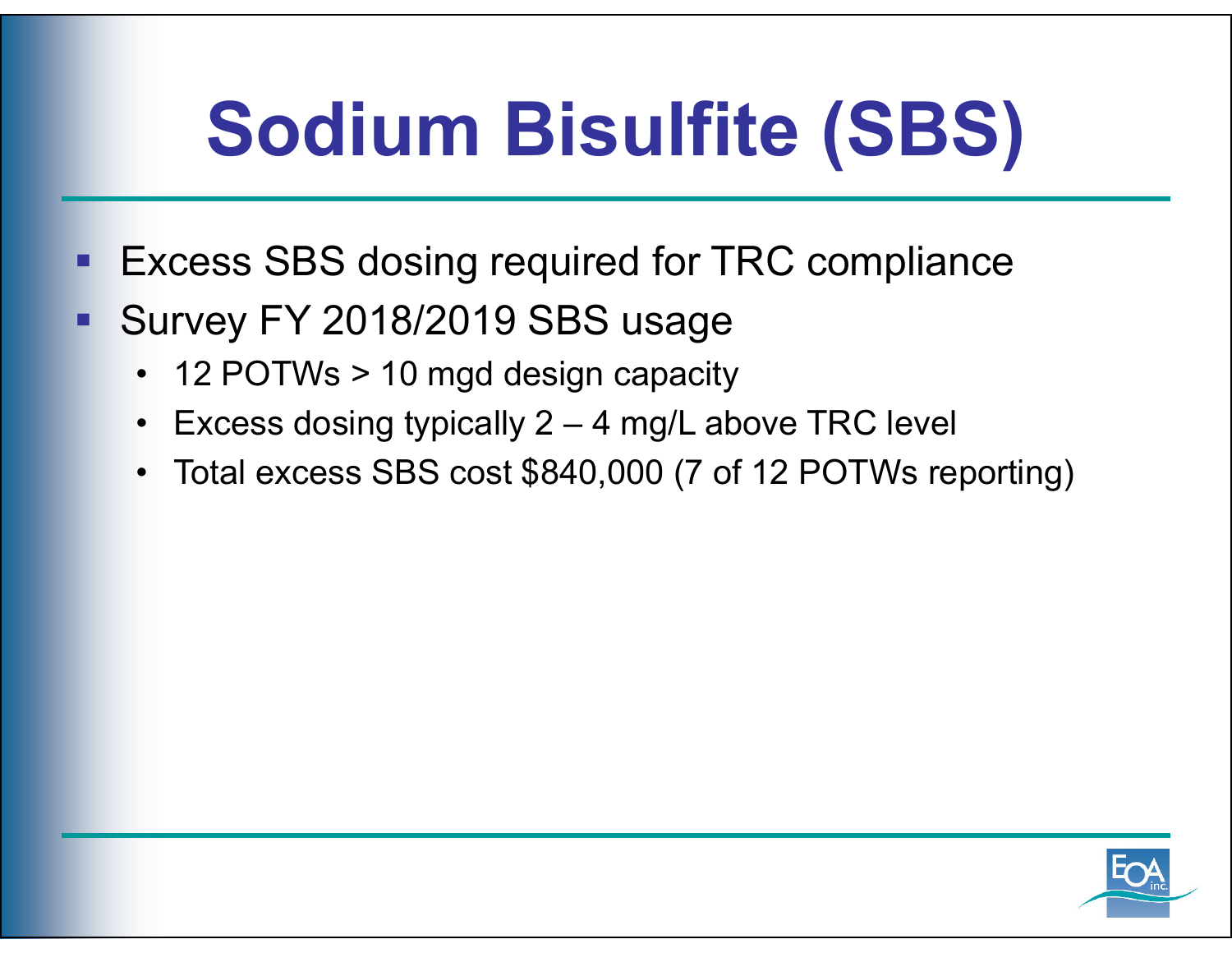#### **Basin Plan Amendment**

- п Delete 0.0 mg/L limit from Basin Plan Table 4-2
- п Replace with water quality based effluent limits
- **STATE OF STATE OF STATE OF STATE OF STATE OF STATE OF STATE OF STATE OF STATE OF STATE OF STATE OF STATE**  Add 1984 EPA chlorine water quality criteria to BP
	- •Saltwater: **13 ug/L 1-hour average**; 7.5 ug/L 4-day average
	- $\bullet$ Freshwater: **19 ug/L 1-hour average**; 11 ug/L 4-day average
- $\blacksquare$  TRC WQBEL may be adjusted to account for dilution
	- $\bullet$ Consistent with SIP procedures
	- •Use actual dilution value same as used for ammonia limits

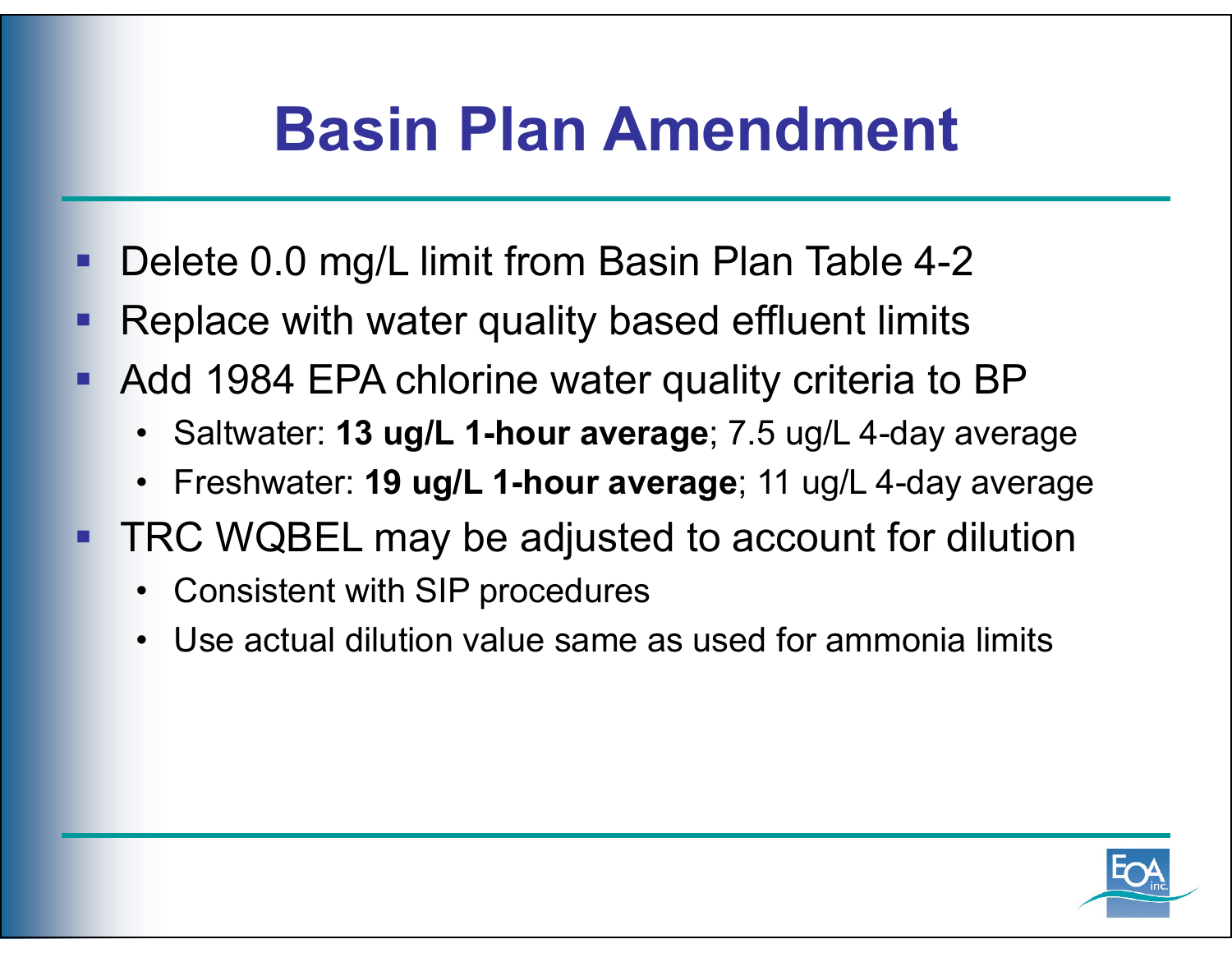# **Dilution & 1-hr Avg Limits**

| <b>Discharger</b>  | <b>Design Flow</b> | <b>Acute Initial</b> | <b>TRC Limit</b>        |
|--------------------|--------------------|----------------------|-------------------------|
|                    | (mgd)              | <b>Dilution</b>      | $\overline{\sf (mg/L)}$ |
| <b>EBDA</b>        | 107.8              | 79:1                 | 1.04                    |
| <b>EBMUD</b>       | 120                | 25:1                 | 0.34                    |
| <b>SFPUC SE</b>    | 84.5               | 51:1                 | 0.68                    |
| <b>West County</b> | 28.5               | 117:1                | 1.50                    |
| Sunnyvale          | 29.5               | $\Omega$             | 0.013                   |
|                    |                    | 4:1                  | 0.052                   |
|                    |                    |                      |                         |

Limit calc = WQBEL x dilution =  $0.013$  mg/L x 4 =  $0.052$  mg/L

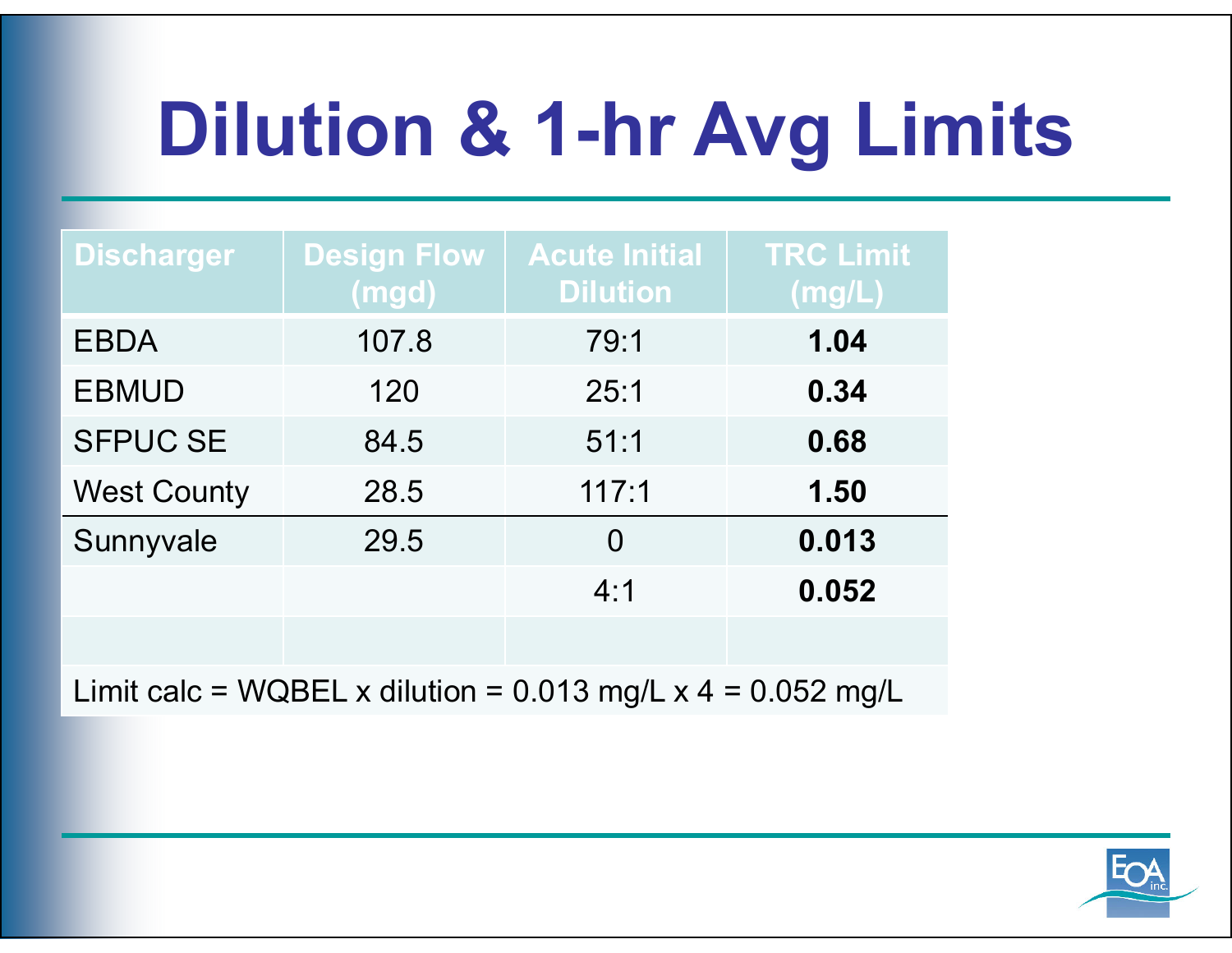#### **1-Hour Average Calculation**

- er<br>19 Arithmetic average of SCADA readings every 60 minutes
- er<br>19 Calculate 24 1-hour average values per day
- **STATE OF STATE OF STATE OF STATE OF STATE OF STATE OF STATE OF STATE OF STATE OF STATE OF STATE OF STATE** Compare each hourly value to 1-hour average WQBEL
- er<br>19 Proposed reporting level (RL) of 0.05 to 0.10 mg/L
	- •Important for shallow water dischargers with no dilution credit
	- •Values < RL treated as zero in 1-hour average calculations